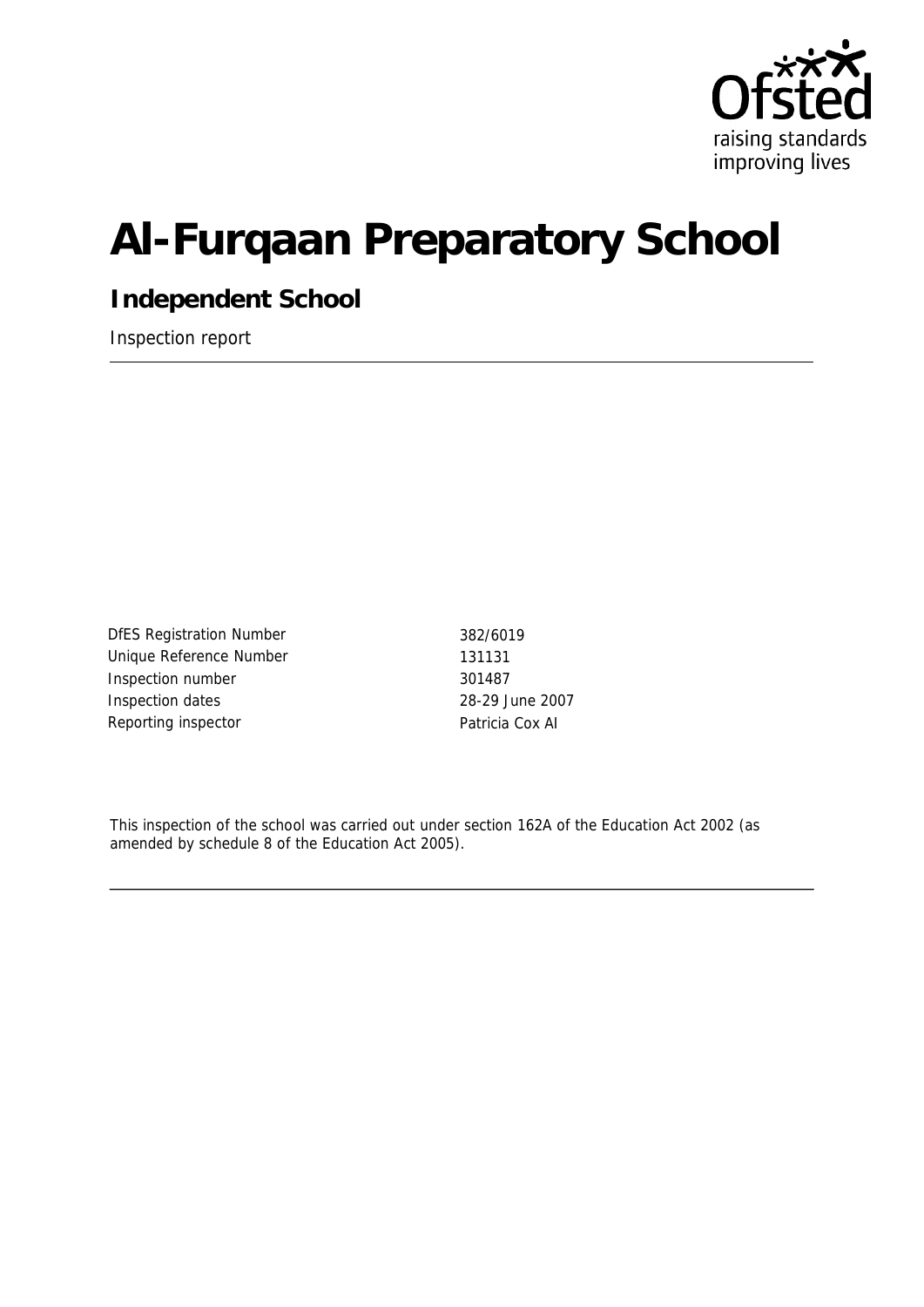© Crown copyright 2007

Website: www.ofsted.gov.uk

This document may be reproduced in whole or in part for non-commercial educational purposes, provided that the information quoted is reproduced without adaptation and the source and date of publication are stated.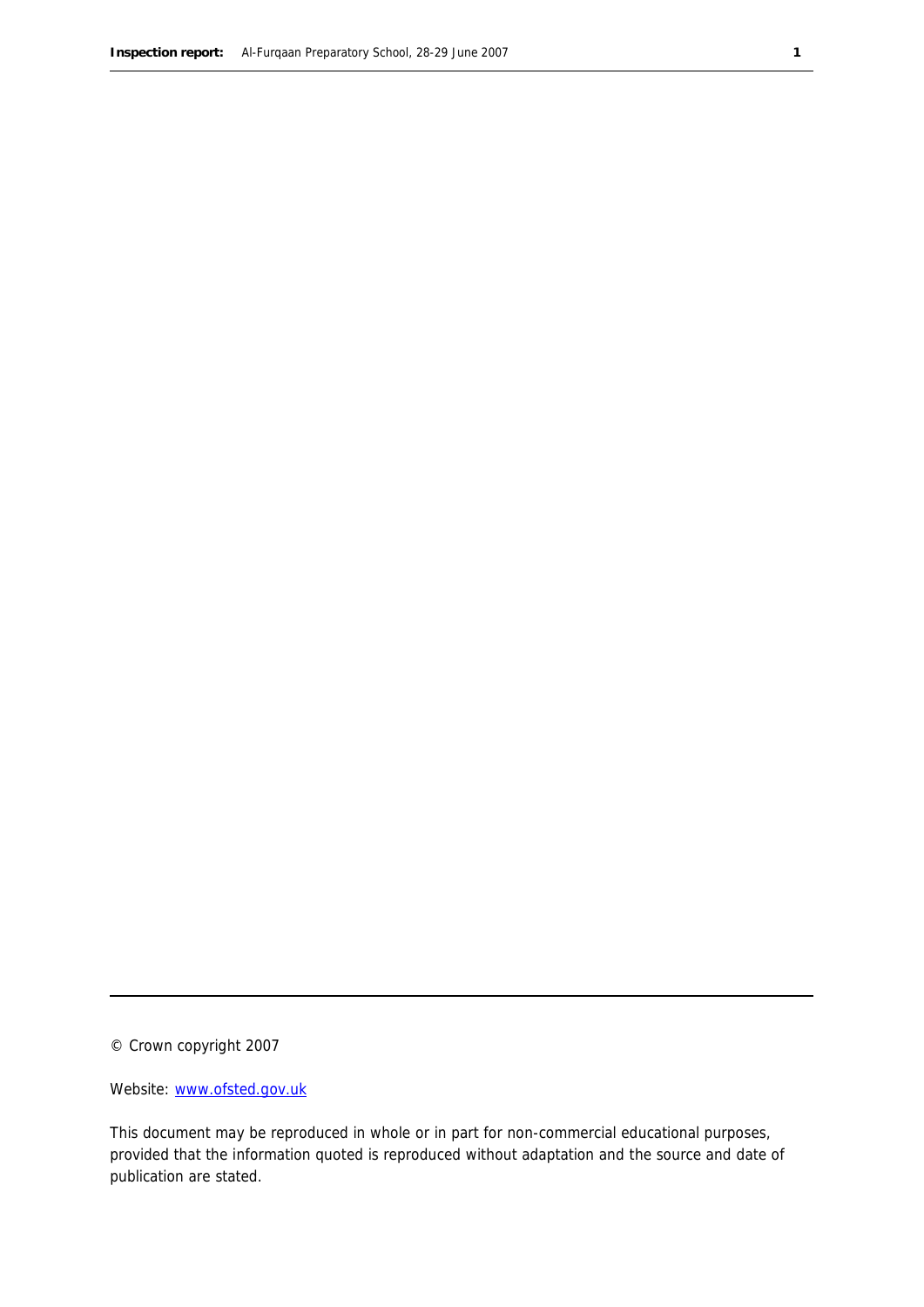# **Purpose and scope of the inspection**

This inspection was carried out by Ofsted under section 162A of the Education Act 2002, as amended by schedule 8 of the Education Act 2005, in order to advise the Secretary of State for Education and Skills about the school's suitability for continued registration as an independent school.

# **Information about the school**

Al-Furqaan in Dewsbury is a faith school, which 'strives to merge Islamic values and teachings onto the 21<sup>st</sup> century educational map with a positive outlook........an education that includes a daily emphasis on social, cultural and moral values.' There are 138 pupils, between the ages of four and 11, with 10% more girls than boys. There are no pupils with learning difficulties and/or disabilities and none with statements of special educational needs. All pupils subscribe to the Islamic faith and family backgrounds are mostly from the Indian subcontinent. The school was previously inspected in June 2003 and has grown in size since then, with 22 additional pupils.

# **Evaluation of the school**

Al-Furqaan School is a satisfactory school with some strengths. It provides its pupils with a satisfactory education, and they make sound progress, reaching high standards in English, mathematics and science. They behave well because there is a strong focus on their spiritual and moral development and the school takes satisfactory care of them. The school meets most of the regulations, and all of those regarding the curriculum, the provision of information for parents and carers, and its procedures for handling complaints.

#### **Quality of education**

The curriculum is satisfactory and it is organised well to meet the school's ethos and its religious nature. There are sound policies and schemes of work for all subjects. Much of the curriculum is based on the National Curriculum and materials from the national strategies are used for English and mathematics. Many of the other subjects use the national advisory schemes to support planning. The Foundation Stage curriculum is used as a basis for the curriculum in the Reception class. There is a personal, social and health education (PSHE) programme, which is founded on the Qu'ran and reflects the school aims. A strong feature is the emphasis on cleanliness and healthy living.

The timetables show a satisfactory balance between the subjects, although there are times when pupils spend a lengthy time on one subject, for example two hours of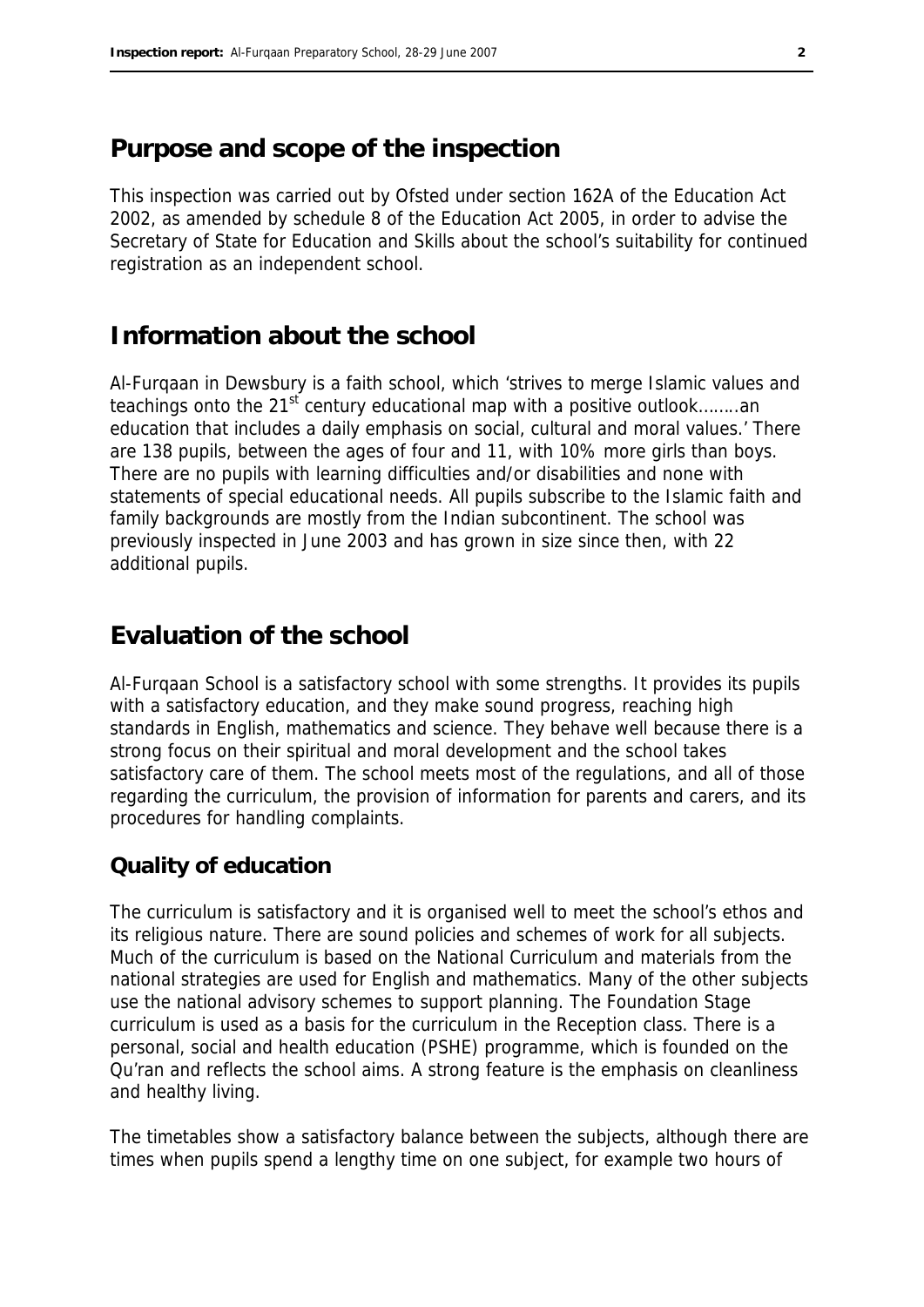mathematics in one class. Although the curriculum covers all the areas of learning required, there is a heavy emphasis on the linguistic, mathematical, scientific, human and Islamic studies. The school recognises that there are weaknesses in its provision for physical, aesthetic and creative studies, partly due to shortcomings in the accommodation. The outside area limits the teaching of games. Pupils do physical education in their school uniform, which restricts their movement.

The curriculum for the Reception class is based on the national Foundation Stage curriculum and the classroom is organised with suitable role-play areas. However, there is too little emphasis on learning through play and there are no facilities to provide the outdoor education that is an aspect of this curriculum. Throughout the school there are sufficient resources for information and communication technology (ICT) but they are used very little in support of pupils' learning. There are no timetabled sessions for pupils to develop their discrete ICT skills or to ensure that classes use the facilities regularly.

Standardised tests, the school's own subject tests and nationally recognised tests are used to check the pupils' progress, which is satisfactory overall. The Year 2 pupils are assessed using the national teacher assessments and Year 6 pupils take the National Curriculum tests, which are marked externally. The school therefore has a bank of reliable data to show pupils' attainment and the progress they are making from Years 1 to 6. However, it does not use this information consistently, particularly in planning lessons. Although the children in Reception are assessed individually against national expectations, there is not an adequate summary of children's attainment at the beginning or end of the year. The school is therefore unable to demonstrate the overall progress that pupils make during their time at the school.

Teaching is satisfactory overall and pupils generally build satisfactorily in Key Stages 1 and 2 on the skills and knowledge they have when they enter Year 1. Throughout the school, discipline is mainly good and therefore pupils behave well and concentrate on their work. In the better lessons, the explanations are good and there is a brisk pace. The tasks and activities are matched to the different groups in the class. Teaching is lively and enthusiastic, involving the pupils and keeping their full attention. On some occasions, the teacher shares the purpose of the lesson with the pupils so that they know what they are to learn, but this good practice is inconsistent. Teachers have an adequate understanding of the level at which many pupils are working and the lessons are mostly aimed at this.

There are some shortcomings in teaching and learning, often because many of the teachers are inexperienced. There is some lack of teaching expertise and some occasional weak subject knowledge. Teaching is occasionally unsatisfactory because it does not provide pupils with the opportunity to develop their understanding or to learn new skills well enough. In most of the lessons observed the pupils had little opportunity to discuss their ideas or explain their thinking. In many of the satisfactory lessons the work is often identical for all pupils in the class and consequently the more able are not sufficiently challenged and the less able find the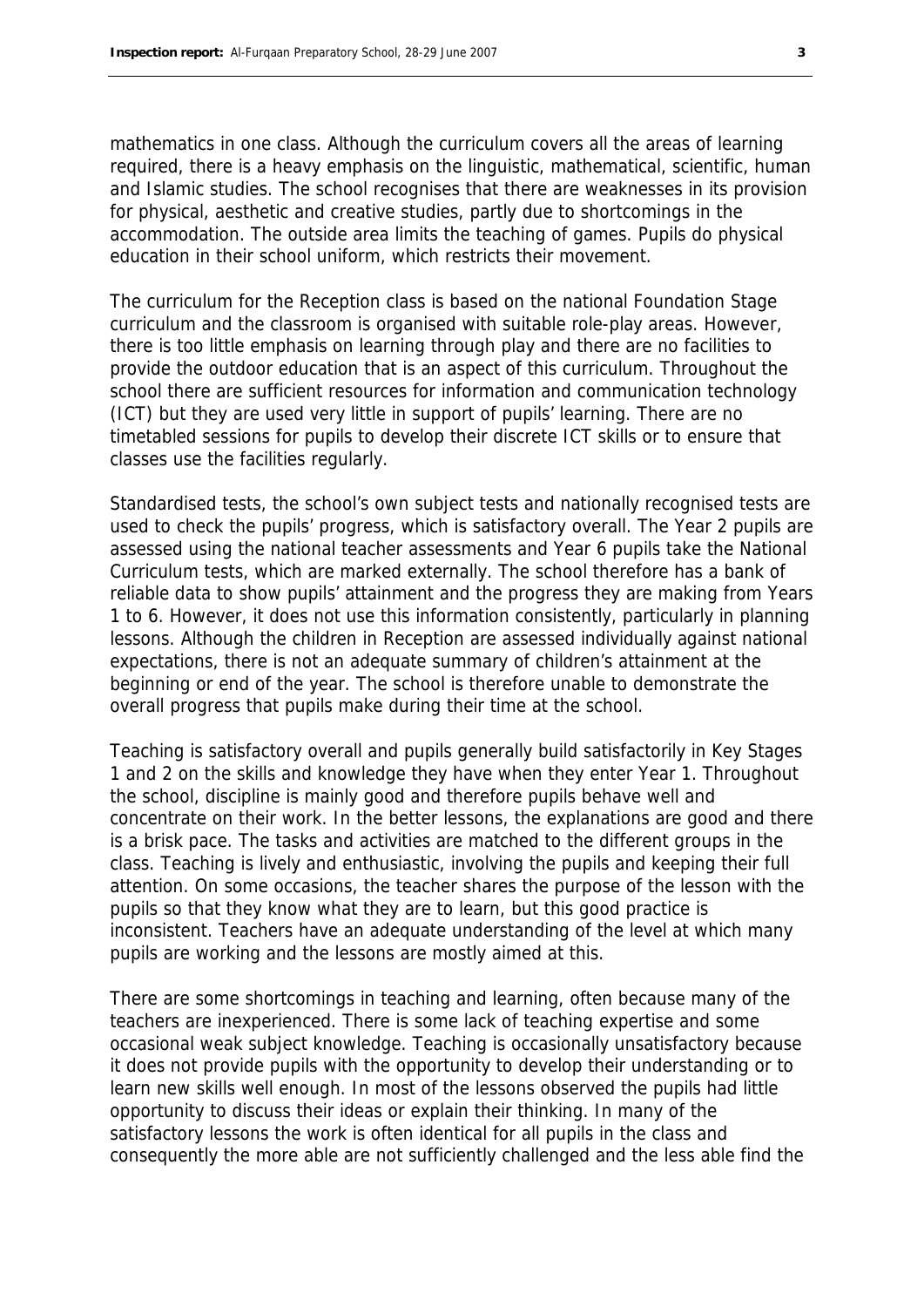tasks very difficult. Most activities are designed for pupils to work individually and there is little evidence of pupils learning or working independently or in groups. Teachers generally use resources adequately, although the school has a limited range in some subjects. There is no library and many of the books available are out of date or in poor condition.

#### **Spiritual, moral, social and cultural development of the pupils**

The school's provision for the pupils' spiritual, moral, social and cultural development is satisfactory. It meets the school ethos. Pupils' behaviour is good; they help and respect each other. They are polite and greet each other respectfully. Regular assemblies and prayer sessions are held that provide pupils with good spiritual and moral development. Pupils have great respect for their teachers and express their affiliation to their school and religion. PSHE is covered mostly in the Islamic studies and partly in other subjects. The school has recently organised an educational visit for its pupils although such visits are not frequent. Pupils are not given enough information about British public institutions and services. The school's curriculum includes topics about the world religions and other cultures but these are insufficiently focused on promoting tolerance and harmony.

#### **Welfare, health and safety of the pupils**

The welfare, health and safety provision is satisfactory. Pupils feel that they are safe and secure in the school. The school ensures pupils are healthy and enjoy their lessons. Anti-bullying, behaviour, child protection, health and safety, school outing and first aid policies are appropriate and effective. The school has a three year accessibility plan which fulfils the requirements of the Disability Discrimination Act 2002. There is a food policy to encourage healthy eating, although the policy is not always reflected in the pupils' lunchboxes. Regular fire drill tests and fire risk assessments are carried out. Health and safety risk assessments are also undertaken, which include testing of portable electrical equipment. However, the gymnastics mats are worn and present a hazard; the school has subsequently removed them.

The school has a designated person as child protection officer. However, this officer and the staff are not trained. The school has not ensured that the whole school community has easy access to the name of the designated person and those who are trained in first aid. The admission register is kept appropriately but attendance registers are not completed carefully enough, and often do not use the appropriate entries for absence.

#### **Suitability of the proprietor and staff**

The school has adopted a suitable recruitment policy. Before confirming appointments of staff, most checks are carried out on their suitability. Appropriate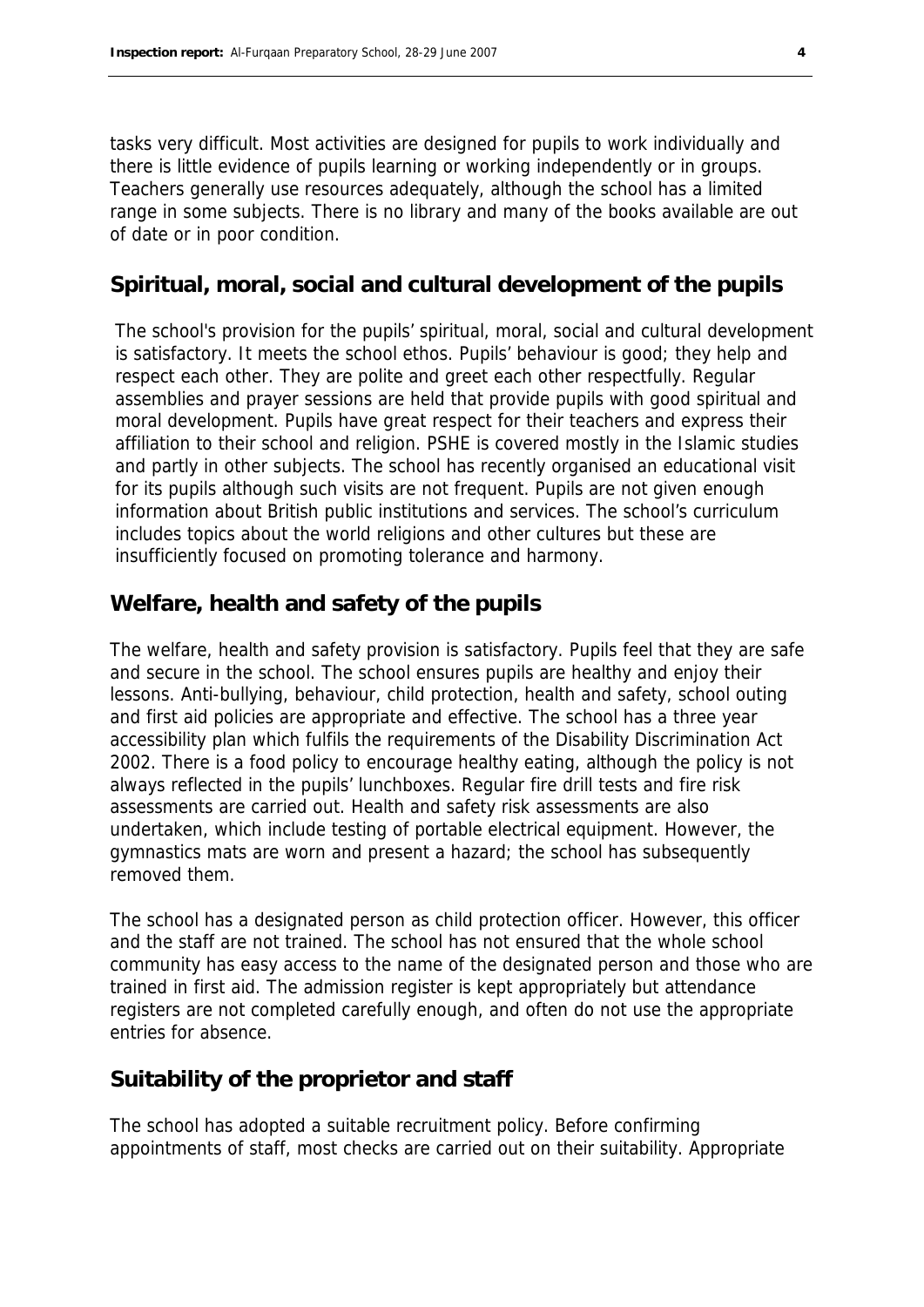references are sought and checks are made to confirm staff qualifications. However, the school is still waiting for some checks from the Criminal Records Bureau and in a few cases has not completed these before confirming the appointment of staff.

#### **School's premises and accommodation**

The premises and accommodation are satisfactory. The hall is a very good size and there are classrooms for each year group, although some, particularly the space for the Years 5 and 6 girls, are too small. Many classrooms have restricted space for practical activities. Nevertheless, the accommodation is in a satisfactory state of repair, is clean and tidy, and decoration is also satisfactory. However, the outside play area is very small and therefore groups of pupils are taken outside in rotation. They only have access to this area once a week; if it is raining they miss their opportunity. Playtime for the majority is in the school hall, which does not allow pupils to have fresh air or sufficient exercise. Physical education lessons are also mainly taken in the hall, restricting the curriculum for this subject. Ventilation is generally adequate, but there is no additional ventilation in the ICT suite.

The school has washrooms in each area so that pupils can have easy access, but there are insufficient toilets and washbasins for the Reception and Key Stage 1 pupils since the school has expanded. There is only one toilet for the many female staff. There are now no appropriate facilities for pupils who may become ill.

#### **Provision of information for parents, carers and others**

The school provides a satisfactory range of information for parents. There is a prospectus which gives appropriate information about the school's ethos, curriculum, staffing and all its operating policies. The school sends informative written reports to parents annually and arranges meetings with them to review their child's progress. Parents are informed about their children's attainment and progress. In the preinspection questionnaire which was sent to parents, the majority expressed their satisfaction with school policy about resolving issues or answering any questions or concerns.

#### **Procedures for handling complaints**

The school meets all requirements for handling complaints. The complaints policy has all the necessary stages and requires that written records are kept and are confidential. There has only been one written complaint this year and the records show that the matter was resolved satisfactorily.

### **Compliance with regulatory requirements**

The school meets all of the Education (Independent School Standards) (England)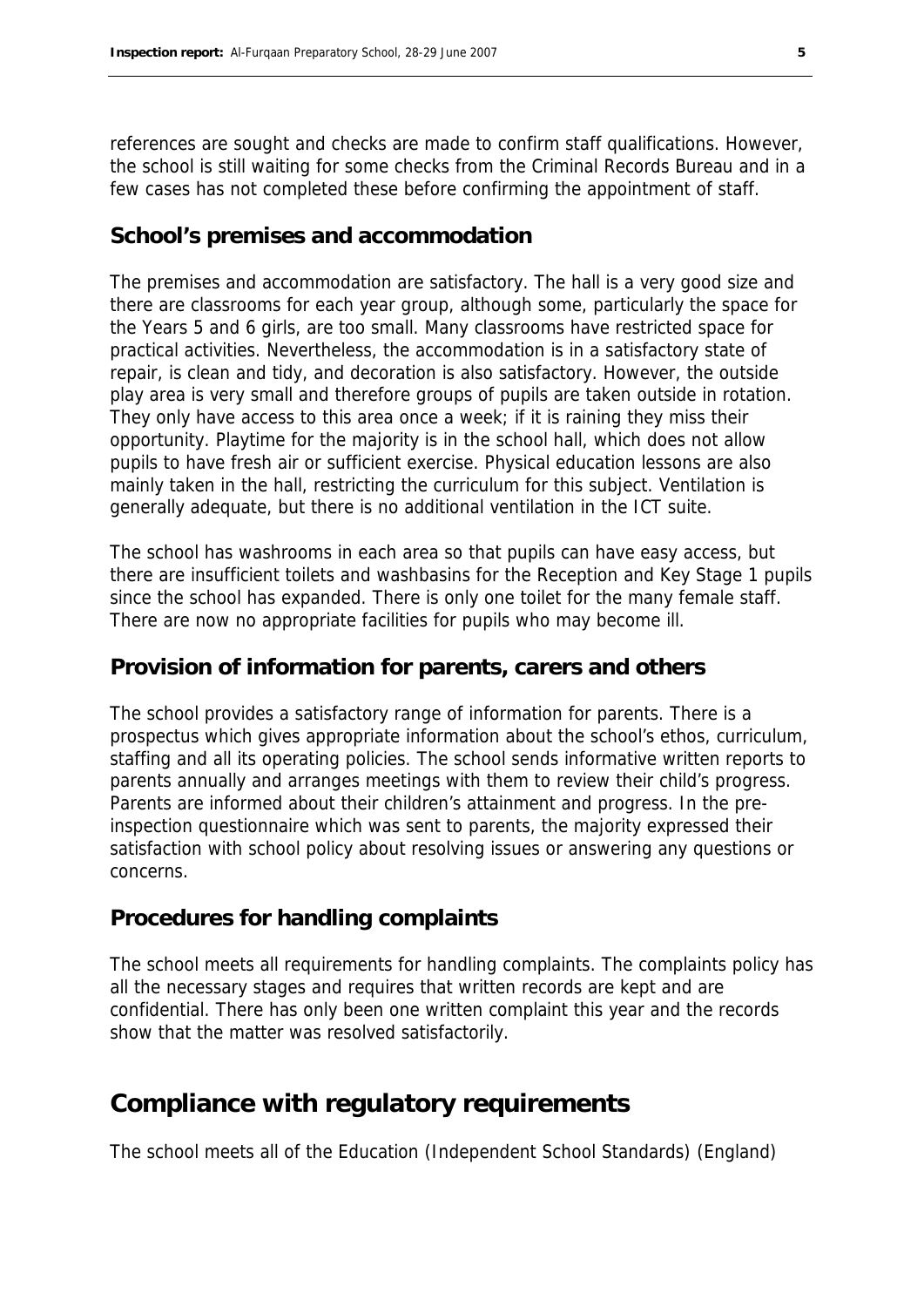Regulations 2003 as amended January 2005, with the exception of those listed below.

The school does not meet all requirements in respect of the curriculum (standard 1) and must:

- ensure that all teachers show a good understanding of the aptitudes, needs and prior attainment of the pupils, and ensure that these are taken into account in the planning of lessons (paragraph 1(3)(d))
- provide classroom resources of adequate quality, quantity and range and ensure that they are used effectively (paragraph  $1(3)(f)$ ).

The school does not meet all requirements in respect of pupils' spiritual, moral, social and cultural development (standard 2) and must:

- provide pupils with a broad general knowledge of public institutions and services in England (paragraph 2(d))
- assist pupils to acquire an appreciation of and respect for their own and other cultures, in a way that promotes tolerance and harmony between different cultural traditions. (paragraph 2(e)).

The school does not meet all requirements in respect of provision for pupils' welfare, health and safety (standard 3) and must:

- prepare and implement written policies to safeguard and promote the welfare of children who are pupils at the school in compliance with DfES guidance Safeguarding children and safer recruitment in education (2007) (paragraph  $3(2)(b)$
- maintain attendance registers in accordance with the Education (Pupil Registration) (England) Regulations 2006 (paragraph 3(9)).

The school does not meet all requirements in respect of suitability of proprietor and staff (standard 4) and must:

 prior to the confirmation of the appointment of all staff, ensure that have been subject to a check with the Criminal Records Bureau to confirm their suitability to work with children (paragraph  $4(b)$ ).

The school does not meet all requirements in respect of the premises and accommodation (standard 5) and must:

- ensure that all classrooms are appropriate in size to allow effective teaching. (paragraph5(j))
- provide sufficient washrooms for staff and pupils, including facilities for pupils with special needs, taking account of the Education (School Premises) Regulations (paragraph 5(k))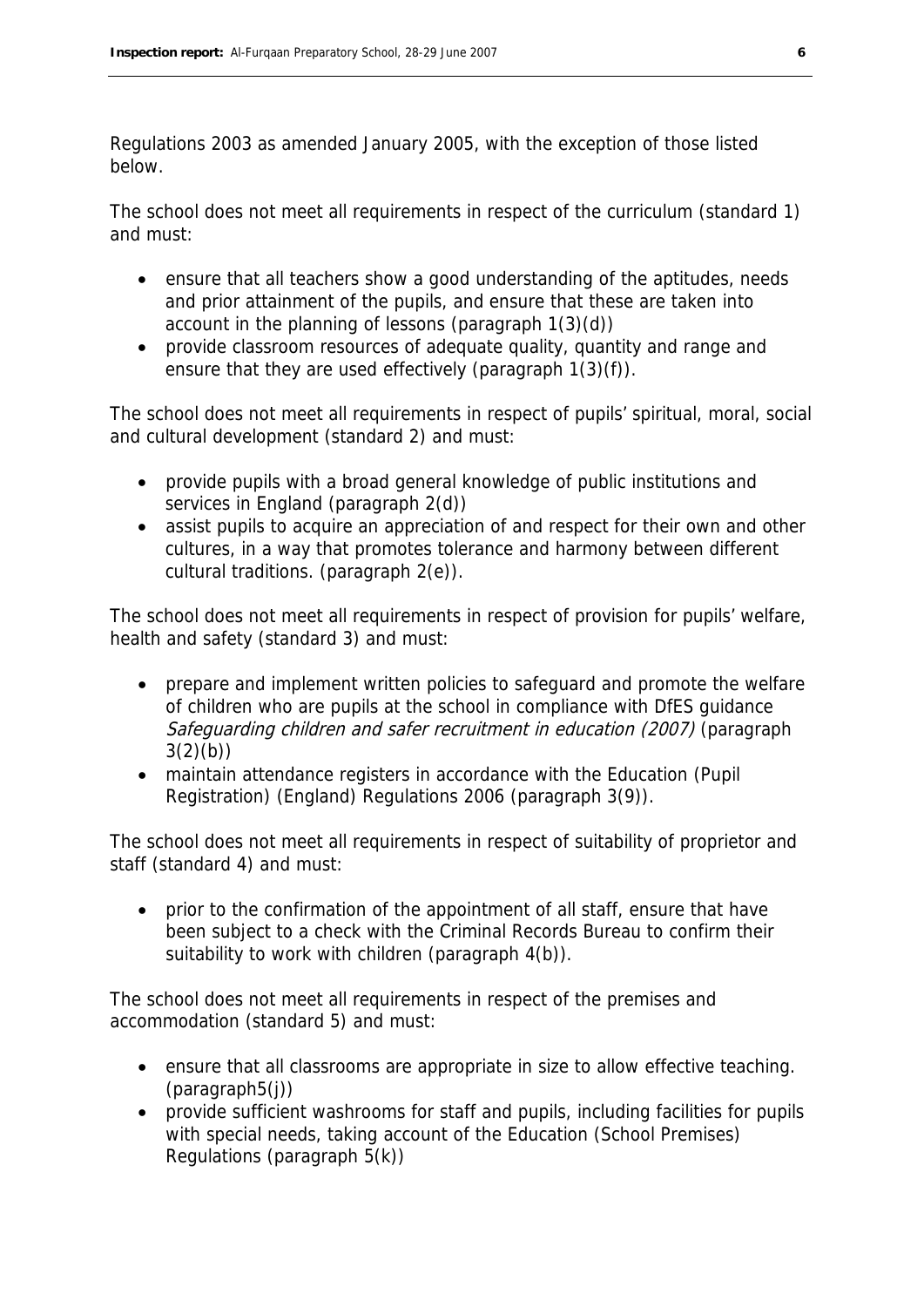- provide appropriate facilities for pupils who are ill, in accordance with the Education (School Premises) Regulations (paragraph 5(l))
- $\bullet$  improve ventilation of the ICT suite (paragraph  $5(p)$ )
- ensure there are appropriate arrangements for outside space for pupils to play safely (paragraph 5(t)).